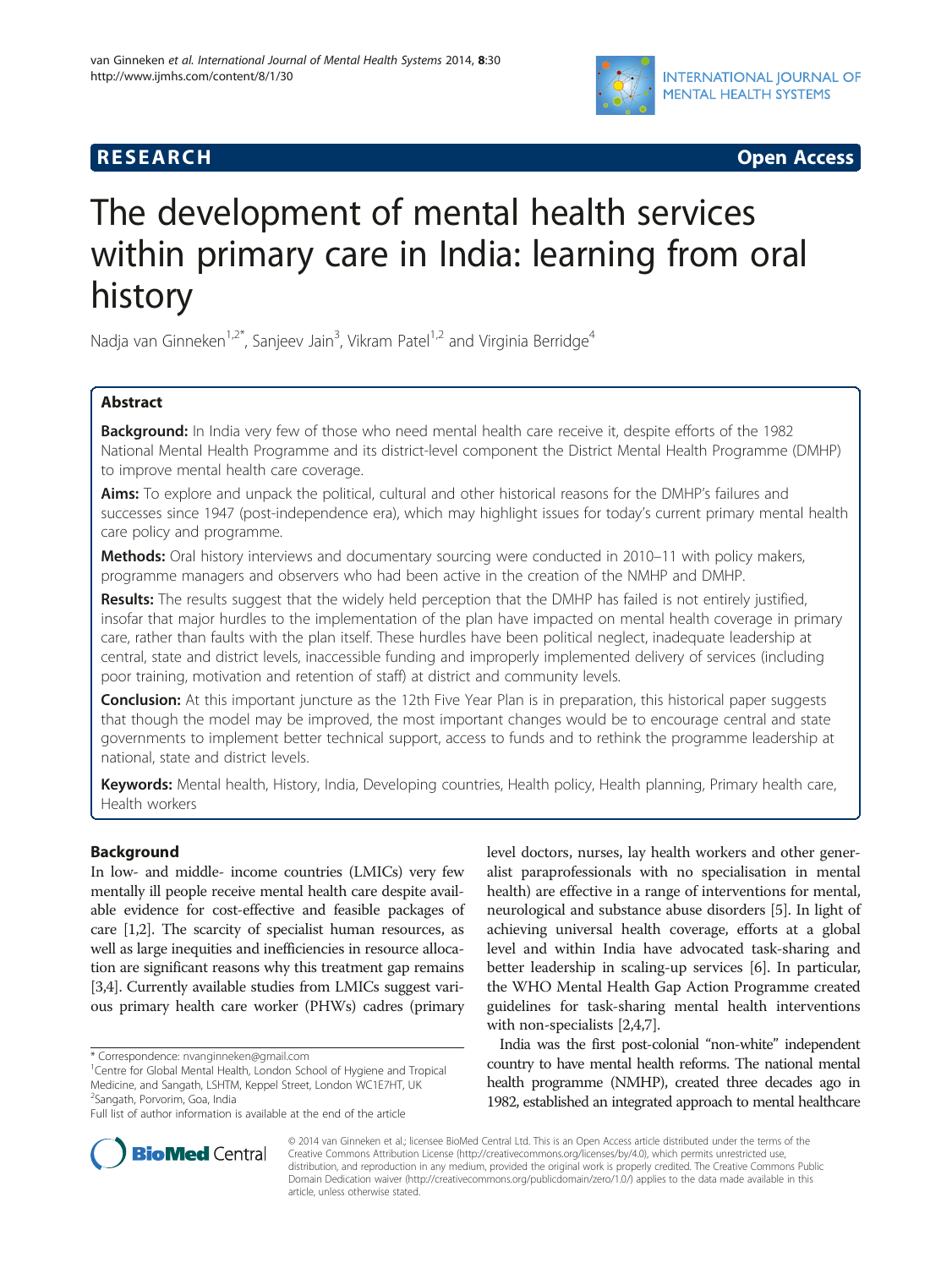delivery utilising a specialist and non-specialist workforce. There is a widely held perception that the NMHP failed [[8\]](#page-12-0). Mental healthcare coverage has certainly been limited on both the specialist and the primary care fronts. There are 3600 psychiatrists in India for a population of 1.2 billion [\[9\]](#page-12-0). Most are located in the private sector and in major cities. There is a 40–60 fold deficit in the number of clinical psychologists, social workers, and nurses [\[9\]](#page-12-0). As for primary mental health care, still only 127 districts of the 626 districts in India have implemented the District Mental Health Programme (DMHP), the district implementation of the NMHP which operationalises mental healthcare integration into primary care. Within these districts not all primary care doctors are trained [\[10\]](#page-12-0).

The aim of this study is to explore and unpack the political, cultural and other historical reasons for the DMHP's failures and successes since 1947 (post-independence era). At this important juncture, as a 12th Five Year Plan is in preparation, which is the sixth Five Year Plan since the NMHP started, this historical analysis is critical to policy makers when rethinking the current DMHP's implementation.

#### Methods

The first author (NvG) conducted oral history interviews in 2010–11. This marked the end of a government health planning cycle, the 11th Five Year Plan. Oral histories are in-depth interviews with witnesses to and participants in past events. The method captures individual memories and thus personal and social perspectives on events, which can be crucial in complementing written documentation. It may be the only recording of certain events which have no written evidence. This study interviewed the 'elite' (such as civil servants and professionals) to better understand policy and political processes, and the interplay with personalities [[11\]](#page-12-0).

To select interviewees, five contacts known to one of the authors (VP) helped identify further participants through 'snowballing'. Of 26 potential interviewees, 17 were purposively selected to represent different perspectives, backgrounds and time periods. They comprised national and regional Indian mental health policy makers, clinical experts and programme implementers, sometimes fitting into multiple categories (see Table 1), who were active between 1975 (when WHO advocated the extension of mental health services) and the present day. These audio-recorded interviews were conducted in English, and followed a narrative of each individual's involvement in mental health policy and programmes in India, what they viewed as current key issues and the future vision for improving mental healthcare in primary care. Informed consent was obtained from all participants.

Written historical material was gathered from literature searches and participants. We relied principally on oral history sources and published materials (Indian newspapers, training manuals, government reports) as has been done in

| Roles                     | Numbers* Details |                                                                               |
|---------------------------|------------------|-------------------------------------------------------------------------------|
| Clinical psychiatrists    | 14               | • Six retired                                                                 |
|                           |                  | • Eight implemented mental health<br>programmes                               |
|                           |                  | • Nine advisors/decision makers<br>(state or central government)              |
|                           |                  | • Three work within NGOs                                                      |
|                           |                  | • One private psychiatrist                                                    |
|                           |                  | • Four now work abroad                                                        |
| <b>Bureaucrats</b>        | 7                | • Five bureaucrats within the Indian<br>Government                            |
|                           |                  | • Two international-level bureaucrats                                         |
| Programme<br>implementers | 9                | • Six NGO programme founders or<br>coordinators, of whom one<br>user-survivor |
|                           |                  | • Four government programme<br>implementers                                   |
| Academics                 | 8                | • All did research in India                                                   |
|                           |                  | • One lawyer, seven psychiatrists                                             |

\*most participants had two or three different roles so numbers do not add up.

other contemporary history studies [\[12\]](#page-12-0). Indian organisations such as mental health institutions, psychiatric societies, or NGOs who were approached have not maintained formal archives. Correspondence and records of formal governmental reviews are not available in the public domain. Many documents had been destroyed from lack of space, or other administrative reasons. Some documents, the author was informed, were retained in various professors' offices. Through attempts to track these through participants and their contacts, the first author obtained access to some unpublished material such as minutes of meetings, grant reports, unpublished papers, memorabilia related to the organisation's activities, but not to any administrative records.

The main analysis focussed on the interviews which were transcribed and coded. The codes were analysed within a thematic framework which combined deductive themes (present in the interview guide), as well as inductive themes (identified during the process of coding). Written sources helped to cross check and contextualise emerging data to highlight discrepancies and inconsistencies in interviewees' memories of events and processes. This methodological triangulation allowed the identification of critical perspectives and emerging themes [[13](#page-12-0)], and identified the important time periods of mental health policy developments.

Themes inductively identified in the analysis matched the existing functional typology of health system policies [[14,15](#page-12-0)]:

1. Delivery arrangements (which services, to whom, by whom, what settings and accessibility, health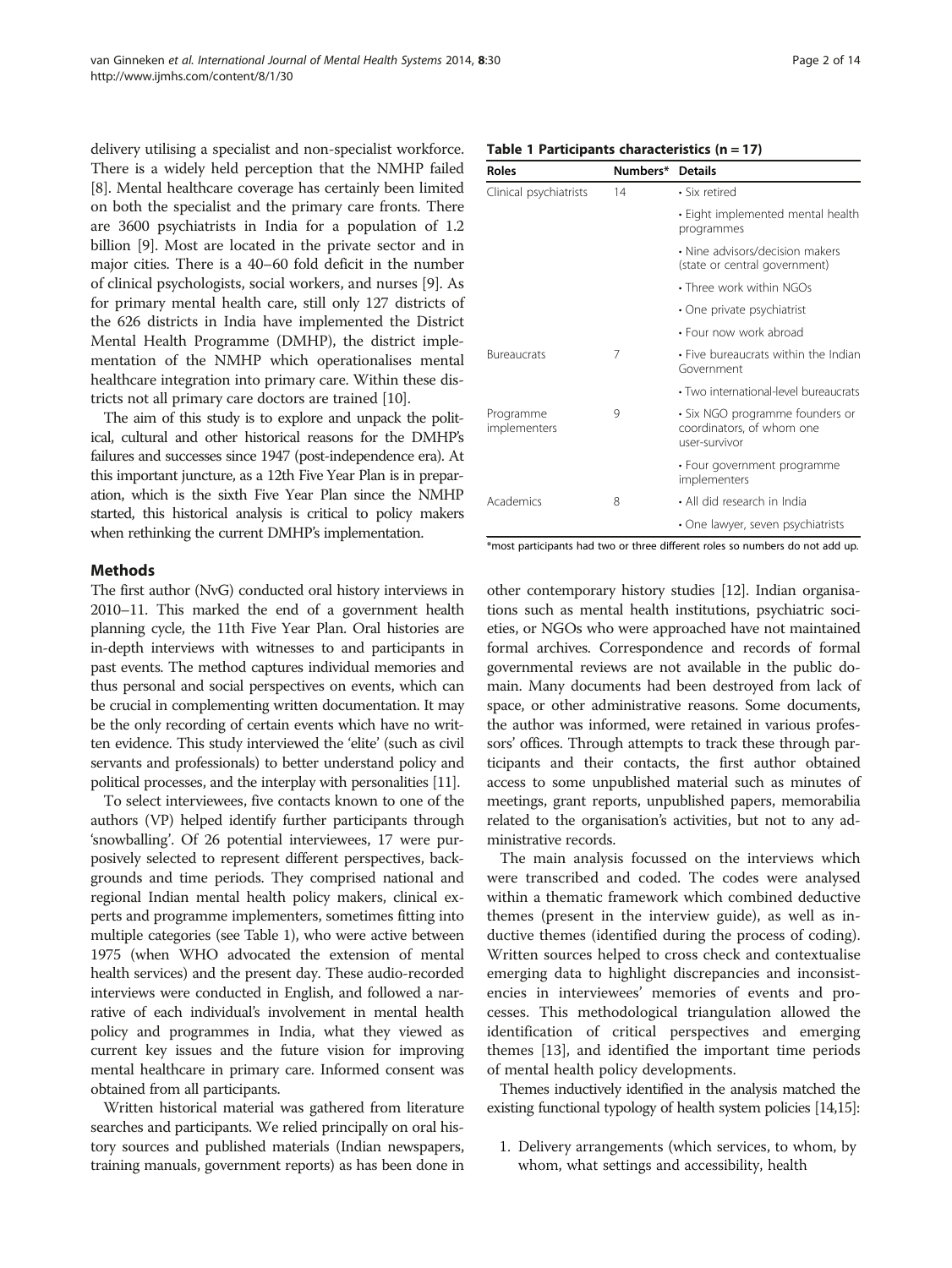information and technology, supplies, quality and safety monitoring mechanisms)

- 2. Financial arrangements (financing of the programme, funding of clinics for services, remuneration of providers)
- 3. Governance arrangements (establishments of responsibilities and accountabilities at the levels of policy and professional authorities and consumer/ stakeholder involvement in policy decisions)

Ethical approval was gained from the London School of Hygiene and Tropical Medicine, from Sangath, Goa, and from the Indian Medical Research Council. Consent was obtained from all participants.

## Results

An overview of the recent milestones of primary mental health care developments in India is presented to set the context for the second section of the results which will explore the reasons for achievements and failures of the DMHP.

## A brief overview of phases

The overview starts from Independence of India (1947) to set the full context of primary mental health care developments. This study identified seven key periods (Table [2\)](#page-3-0), which were similar to other NMHP historical reviews [\[16,17\]](#page-12-0). These time periods delineated the rise of the NMHP, its fall in the 1990s, and a recent rise of government attention to the NMHP in the 21st century.

## 1. 1946 to 1975: Creating an Indian system of mental health care

The evolution from asylums to more humanistic mental health institutions began in the 1920s. Significant developments – internationally (psychotropic medicines) and in India (General Hospital Psychiatric Units, more specialists and epidemiological surveys) - contributed to mainstreaming psychiatry as a medical speciality. The post-Independence government focussed mainly on psychiatric training and building hospitals rather than on developing a non-mental health specialist workforce as intended by the Bhore Committee Report, a report set up by the colonial government, headed by Sir Joseph Bhore and advised by a panel of international experts, intended to address the health needs of India in a postcolonial era [\[21,22](#page-12-0)]. In the 1950s and 1960s non-mental health specialists were used only in a handful of tertiary care settings (Amritsar, Madras and Calcutta). No formal government plans existed for extending mental health services to the community. However this was a major time for the development of primary care and community health worker services in general [\[23\]](#page-12-0).

## 2. 1975 to 1982: piloting models for extending mental health services

The WHO's study, "Strategies for extending mental health care" [[24\]](#page-12-0), instituted primary-level health worker (PHW)-delivered mental health care in seven countries. One site was in Raipur Rani, northern India (1975–81). A similar model was developed in Karnataka, southern India (1976–1986) through the National Institute for Mental Health and Neurosciences (NIMHANS), one of the largest mental institutions in India, and one of the few heavily involved in national mental health planning and implementation. Twenty nine other minor similar models emerged across the country [\[25](#page-12-0)].

Inspired by these apparently successful models and by primary care developments (1978 Alma Ata Declaration, primary care in India), a small taskforce committee produced a National Mental Health Programme (NMHP), which was adopted by the Government of India in 1982. The NMHP was initiated to promote community mental healthcare through an intersectoral approach and through integration with primary care by training existing PHWs to diagnose and treat mental disorders. The NMHP programme, though conceived as one plan, evolved in nature and remit according to decisions taken at the beginning of each ensuing Five Year Plan.

## 3. 1982 to 1990: the NMHP's first steps

In the early 1980s, NIMHANS identified that their models which operated at PHC level were too resourceintensive for a small catchment area. They therefore piloted a district-level initiative in the Bellary district in Karnataka State (1985–1990) [\[26\]](#page-12-0). Simultaneously, the NMHP asked each state to "operationalise a programme in at least one district in their State" [[25\]](#page-12-0). The Bellary model, one of the few operationalised and favourable programmes, was taken up by the government as a national model and has remained the model for primary mental care delivery ever since.

## 4. 1990 to 1996: Politics, power and the rise of NGOs

The NMHP continued to be hospital-focussed [\[27\]](#page-12-0). During these years, the healthcare system in India moved away from the 1982 pro-poor and comprehensive National Health Policy and this development also coincided with a faltering of the comprehensive ideology of Alma Ata. The government reduced the healthcare budgets of the States [[28](#page-12-0)] and this affected mental healthcare. Earlier community mental health models (e.g. Raipur Rani) collapsed and their leaders moved abroad. Few regional centres other than NIMHANS implemented the NMHP, and the programme stagnated.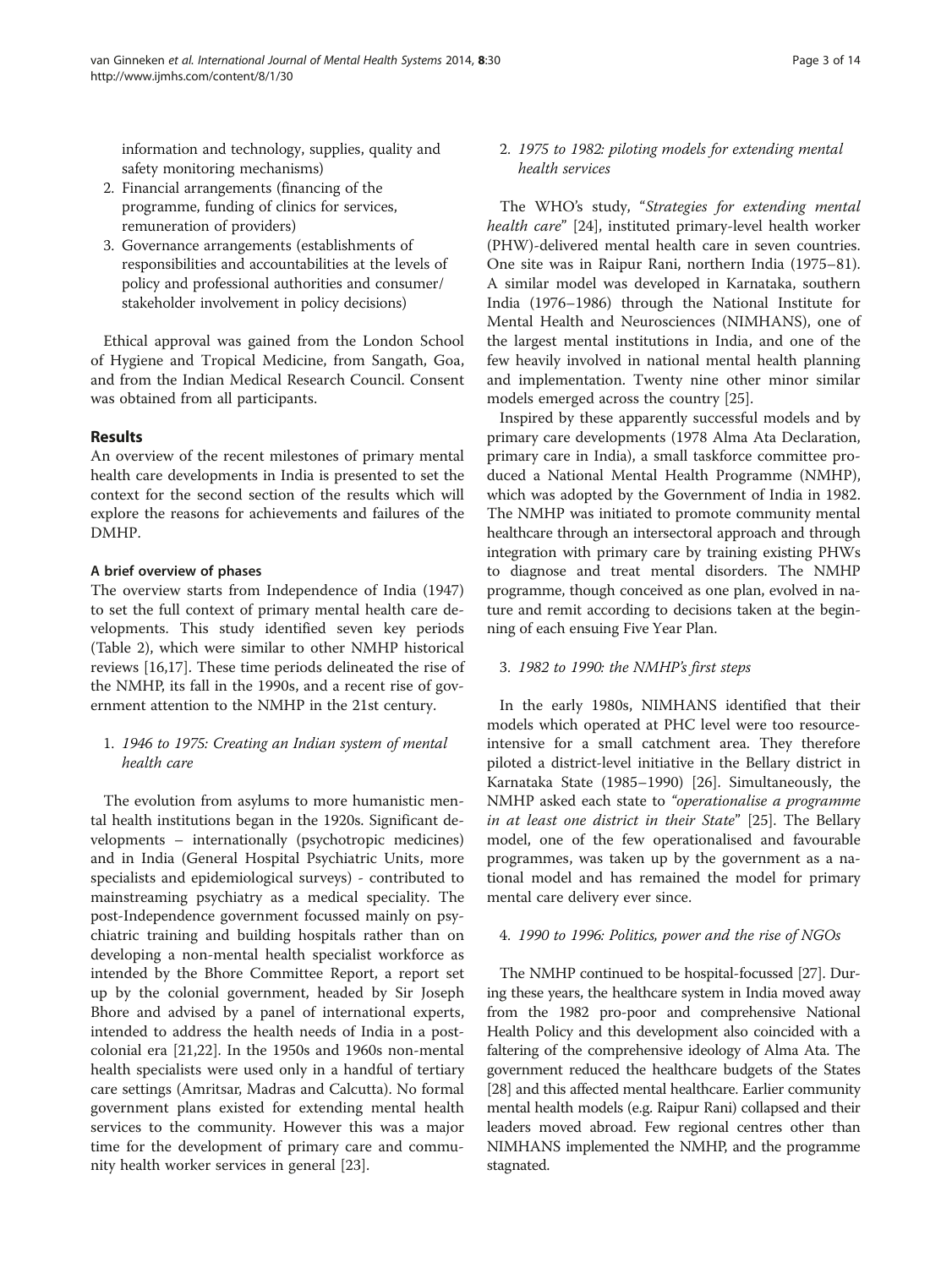| Time periods                                       | Date               | Health system and political developments                                                                                         | <b>Mental health developments</b>                                                                        |
|----------------------------------------------------|--------------------|----------------------------------------------------------------------------------------------------------------------------------|----------------------------------------------------------------------------------------------------------|
| PRE-INDEPENDENCE                                   | early 20th century | 1935 Act: provinces autonomy for<br>Health activities                                                                            | Growth of mental hospitals, first general<br>hospital psychiatric unit (GHPU)                            |
|                                                    | 1946               | <b>Bhore Committee Report</b>                                                                                                    |                                                                                                          |
| 1. POST- INDEPENDENCE                              | Aug 1947           | Independence of India declared                                                                                                   |                                                                                                          |
|                                                    | 1950s              | 1st Five Year Plan (FYP)                                                                                                         | 1950s: Psychotropic medications developed                                                                |
|                                                    |                    |                                                                                                                                  | 1954: All India Institute of Mental Health<br>(AllMH) established, Bangalore                             |
|                                                    | 1956               | Second FYP. Rs. 225 crore (5%)<br>for health                                                                                     | Late 1950s: concept of 'family ward' (Amritsar<br>and CMC); nurse training at AllMH                      |
|                                                    | 1961               | 3rd FYP. Rs. 342 (4.3%) for health;<br>Mudaliar Committee Report                                                                 | 1960s: More GHPUs and specialists; psychiatric<br>social worker training in AllMH                        |
|                                                    | 1969               | 4th FYP. Rs. 840 crores for health                                                                                               |                                                                                                          |
|                                                    | 1973               | Medical personnel forced to work<br>in rural areas; Multi Purpose Workers<br>introduced; 1974: 5th FYP. Rs.<br>796 crores health | 1974:NIMHANS replaces AllMH and the<br>government mental hospital                                        |
| 2. PILOTING MODELS FOR MH<br><b>CARE EXTENSION</b> | 1975               |                                                                                                                                  | WHO report on organisation of mental health<br>services; Community Psychiatry Unit created<br>in NIMHANS |
|                                                    | 1977               | Community health workers and Dais                                                                                                | 1975-1981: WHO: "strategies for extending<br>mental health care" (including Raipur Rani)                 |
|                                                    | 1978               | Declaration of Alma-Ata                                                                                                          | 1975-1986: Sakalwara - NIMHANS model.<br>Other similar projects: Delhi, Jaipur,<br>Hyderabad             |
|                                                    | 1980               | 6th FYP                                                                                                                          |                                                                                                          |
| 3. NMHP- INITIAL STEPS                             | 1982               | National Health Policy                                                                                                           | National Mental Health Programme initiated.<br>Budget: 10 million rupees for the first 5 years           |
|                                                    | 1985               | 7th FYP                                                                                                                          | Bellary programme (1985-1990)                                                                            |
|                                                    | 1987               |                                                                                                                                  | Mental Health Act                                                                                        |
| 4. POLITICS, POWER and NGOS                        | 1990s              |                                                                                                                                  | Increasing number of NGOs. E.g.: 1993: Banyan;<br>1996: Ashadeep, Sangath, GASS; 1999: Bapu Trust        |
|                                                    | 1992               | 8th FYP                                                                                                                          | Community mental health featured on health<br>budget                                                     |
|                                                    | 1994               |                                                                                                                                  | Persons with Disability Act                                                                              |
| 5. DMHP/HUMAN RIGHTS                               | 1996               |                                                                                                                                  | DMHP implemented. Budget: 270 million rupees;                                                            |
|                                                    | 1997               | 9th FYP                                                                                                                          |                                                                                                          |
|                                                    | 1998               |                                                                                                                                  | The National Human Rights Commission Report                                                              |
|                                                    | 2001               |                                                                                                                                  | Erwadi disaster (Tamil Nadu)                                                                             |
| 6. RESTRATEGISED NMHP                              | 2002               | 10th FYP; National Health Policy                                                                                                 | Re-strategised NMHP. Budget: 1.9 billion rupees                                                          |
|                                                    | 2004               | National Rural Health Mission.<br>ASHA worker created.                                                                           |                                                                                                          |
|                                                    | 2005               |                                                                                                                                  | UN Convention on the Rights of People with<br><b>Disabilities</b>                                        |
| 7. REINVIGORATED DMHP                              | 2007-2011          | 11th FYP                                                                                                                         | 2007: 'Reinvigorated' NMHP. Budget:<br>10 billion rupees                                                 |

<span id="page-3-0"></span>Table 2 History of mental health care integration within the Indian health system\*

\*based on findings of interviews and references: [[16-20](#page-12-0)].

NGOs thus flourished in order to address the gap in mental healthcare provision [[29\]](#page-12-0). These developed several innovative models, including rehabilitation and advocacy, using an array of non-specialist health workers (such as social workers and users) and bypassing government primary care centres.

5. 1996 to 2002: The human rights agenda and DMHP creation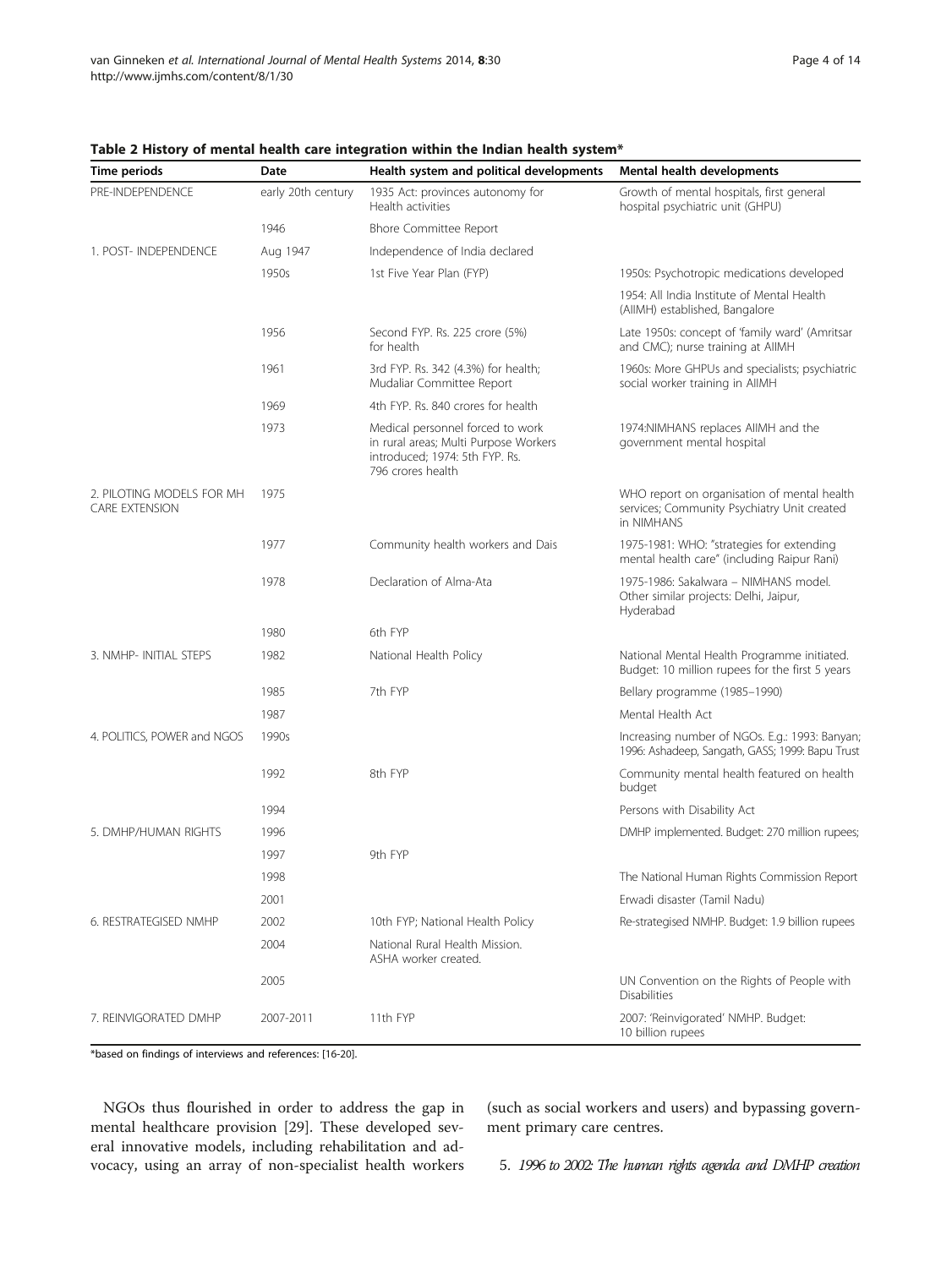Human rights violations in psychiatric and religious institutions were exposed through the media (27 chained mentally ill burned to death in an accidental fire in the Erwadi Dargah in 2001), by the Supreme Court (an evaluation of mental hospitals' poor standards [[30](#page-12-0)], and by human rights lawyers and activists. The human rights movement vilified institutional care. This helped the District Mental Health Programme (DMHP), launched in 1996, to gain support. The DMHP strongly advocated community care as part of the comprehensive integration of tertiary, secondary and primary care.

#### 6. 2002 to 2007: The 10th Five Year Plan

The NMHP in the 9th Five Year Plan had only focussed on the DMHP, so the 10th plan 'restrategised' the NMHP to strengthen and modernise state-level administration, mental institutions and medical colleges [\[31](#page-12-0)]. Few changes were made to the DMHP. New government officials were however favourable to the NMHP and increased its budget seven-fold, even though these funds were subsequently under-spent. A large private mental health sector flourished because of continuing poor government provision.

#### 7. 2007 to 2011: the 11th Five Year Plan

The NMHP was 'reinvigorated', following some adverse evaluations of the NMHP/DMHP [\[31,32\]](#page-12-0). With a budget increase to 10 billion rupees (still only 2% of the public health expenditure in 2007), new elements were incorporated into the NMHP such as school and suicide prevention programmes. Training of general medical officers became a priority.

#### What have been the reasons for the achievements and failures of the DMHP?

The oral history interviews and information from documentary sources highlighted both ongoing and enduring issues which have affected the implementation of primary mental health care. Three key areas were identified: governance, financial and delivery arrangements.

#### 1. Governance arrangements and leadership

Since the start of the NMHP, leadership and government commitment have been poor, and have lacked transparent and accountable systems. The reasons for this are presented below.

#### Inadequate leadership

Firstly, respondents generally agreed that the government had neglected mental health and failed to adequately integrate it into their agenda.

"It was never regarded as sufficiently important.[….] I don't believe it was a conscious decision that 'no, we do not need a mental health policy' – it is just indifference" (bureaucrat 1).

The apathy of central and state governments meant that the NMHP was dormant, "mainly remaining on paper till the 1990s" (psychiatrist/former leader 2). Governments never saw mental health as a public health problem. They were not proactive in mental health planning, certainly not when compared to other health sector planning, such as the family planning programme which started with strong leadership and had a policy in place by 1976 [\[33](#page-12-0)]. Despite several meetings with the Committee of the Ministry of Health and Family Welfare particularly throughout the 10th and 11th Five Year Plans, there was little progress in achieving their recommendations. For example from 2000 through to 2010 grant reports mention the problem of getting State level cooperation, but no action was ever taken. Only in 2010 did the report mention that "the Department needs to take a proactive approach to bringing States onboard" [\[34\]](#page-13-0). Even this remained a very vague statement rather than a solution.

The interviews concluded that that national leadership of the NMHP had been absent since the start of the programme. Establishing a central leadership was never a government priority because of the federal system health is run as a central programme, but implemented by the states. This system of devolution derived from the colonial system of "not interfering with local initiative" was often seen as a subterfuge resulting in poor national and state level coordination and integration [\[35](#page-13-0)]. The NMHP initiators modelled the programme on the Bhore report and WHO technical recommendations but largely ignored the recommendations to create stronger central leadership as they focussed on local implementation.

Central leadership had been most obvious in the early years of the NMHP. The early community project leaders (1975–82), and the next generation at district level (1982– 90) by default also constituted the national leadership. These leaders recognised that they were overburdened by their multiple responsibilities and were therefore unable to commit the time to strengthening the NMHP.

"So, I could not spend so much time. But since I had interest in [community mental health], I spend extra time, travel, then we developed a district program, and so on. That was all in addition to whatever we were expected to do as faculty, which is being an examiner, take lectures, and grand rounds and teach students." (psychiatrist/former leader 1)

In the 1990s, these NMHP leaders withdrew from the programme to pursue jobs abroad which they explained was not because they lacked commitment.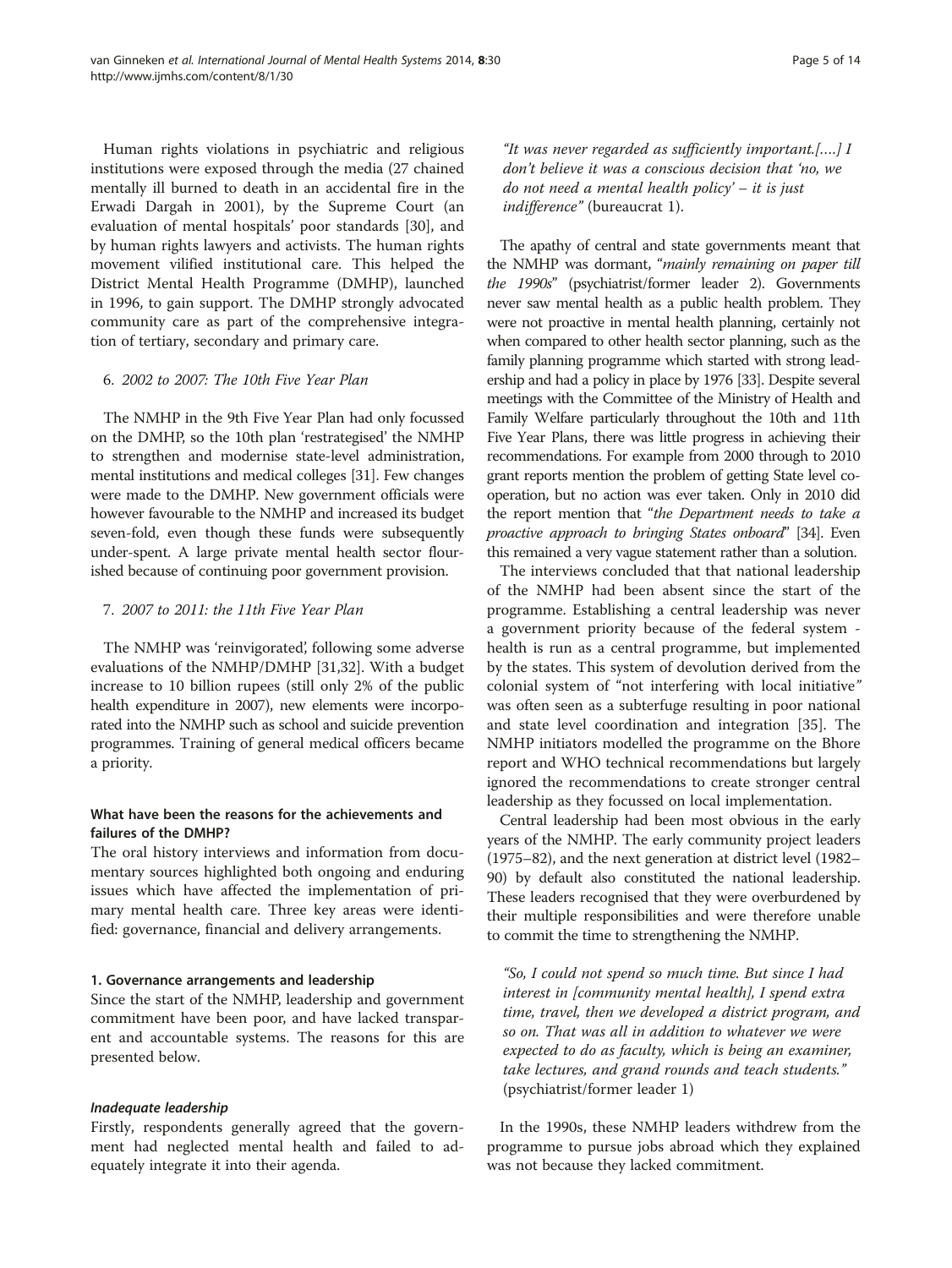"Some of us who felt passionately about this were marginalised for various reasons. This happens in India very often that if you are not in the favour of the authorities, your technical capacity does not have any meaning, it is only if you are occupying a particular position" (psychiatrist/former leader 2).

The Indian hierarchical political environment which included more clinically and biomedically-oriented leaders at NIMHANS and within government, wore down the "perseverance and political persuasion" (psychiatrist/ international leader 5) of community psychiatric leaders. Published papers and NGO reports confirm that the petty politicking and patronage amongst public health leaders has been a widespread feature in India, with very few examples of Basaglia, Beveridge or Freire social or inclusive pro-poor ideology [\[36\]](#page-13-0). Those who did practice pro-poor ideologies also felt that their "unwanted human rights voices were silenced" [\[37](#page-13-0)].

A government advisor from the 1990s also recognised that leadership lacked continuity and was perhaps misguided. He felt they were "on the wrong track" (psychiatrist 7) and repeated mistakes from the 1980s. He "re-learned" that the DMHP model's top-down approach inadequately addressed the ground realities of attrition, poor supervision and utilisation of PHC services [[8\]](#page-12-0).

Previous leaders expressed the view that in the last 10 years central leadership had declined because of a lack of sufficiently motivated psychiatrists, and because others had been attracted to the private sector. Government reports also stated that the "dismal performance" of the programme was for these reasons [\[34](#page-13-0)].

State-level and local leadership had always been poor. In the 1980s various psychiatrists ran workshops to try to encourage state and district administrators and finance officers to implement the NMHP [\[38](#page-13-0)]. These efforts failed to kick-start local leadership and were discontinued in the 1990s. Most respondents suggested that training alone was insufficient.

"So, it is not a lack of technology or know-how of reducing or preventing the illness – it is the delivery. Everything depends on the leader; there is a lack of leadership in many places – the District Health Officers are not convinced that this is one of the priority programmes. [...] At the State Annual Review, there has to be a review of Mental Health; it has to percolate down. If you just train somebody and leave it at that, it is not going to help. That has not occurred." (psychiatrist/former leader 1)

The NMHP model was not adapted by states' departments of health because they were expected to adapt and initiate the programme without receiving adequate incentives or technical support.

Furthermore, a prior national bureaucrat/ psychiatrist felt that because earlier NMHP projects' leaders (from Raipur Rani and Bellary) used top-down and oligarchic leadership methods, this led to these projects' demise.

"Those were not dynamic people, they did not have energy [...] they did not involve people.[...] When it is an individual centre, it does not survive - when it is a community centre, it survives […]. Many people would like to be too egoistic to develop that model.[…] We must learn how [to] change their models to suit the needs of the community." (psychiatrist 4)

One respondent suggested that these projects were unsustainable because the authoritarian approach of local programme leaders harmed the reputation of the community programmes.

"Influential people in rural communities were given better care at home and in hospital by senior leaders, while the poorer were seen by juniors." (psychiatrist 14)

These personality-driven approaches and these examples of favouritism within the community were antithetical to the values of community care, where one may expect an egalitarian service to reduce rather than reinforce inequalities in provision. This non-democratic process caused much cynicism amongst psychiatric and medical professionals.

#### Accountability and transparency

Certain system weaknesses were identified through internal evaluations [[39](#page-13-0),[40](#page-13-0)] but were largely ignored. Respondents acknowledged that no mechanisms existed to make authorities accountable for addressing identified weaknesses.

"The biggest problem was that we did not develop indicators. That is the limitation of all health programmes in India except TB:[…] they look at it and see […] if corrective action is possible. In the District Mental Health Programme, no corrective action has been taken" (psychiatrist/former leader 1)

For example, as mentioned in interviews and in the literature, no evaluations assessed patient recovery indicators (psychiatrist 13) [\[41](#page-13-0)]. A former government adviser explained the lack of central government ability to intervene:

"Because, health is a state subject we can't interfere with the health aspect of any State.[…] We can provide the money, we can provide the guidelines but, we can't call them to task, we can't hold them accountable." (psychiatrist/former bureaucrat 7)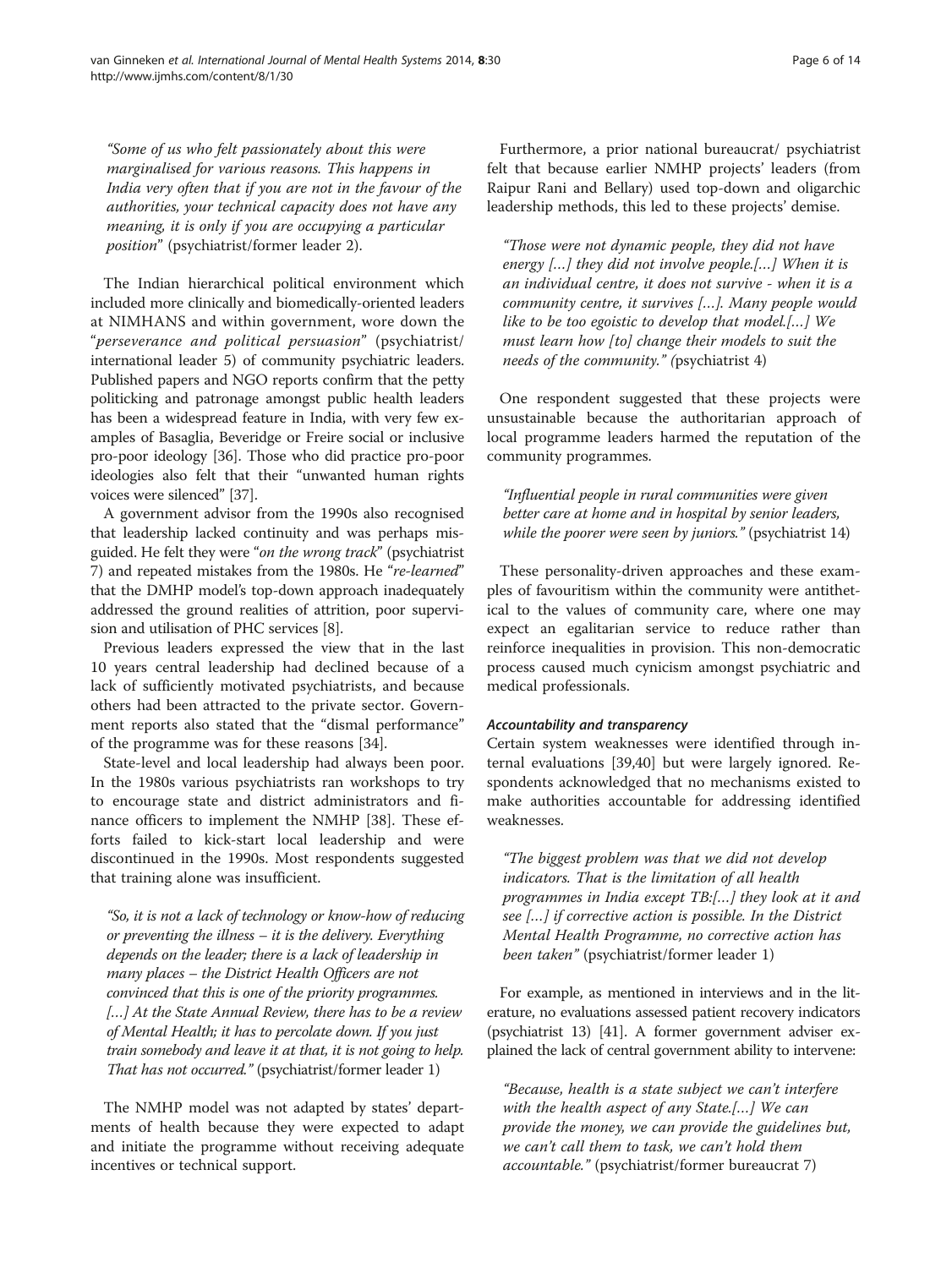Government reports also highlighted the system lacked mechanisms to penalise health workers' non-performance (in any area of healthcare), or to make them legally accountable [\[10](#page-12-0)]. This contributed to poor service provision.

#### WHO's influence in setting up the NMHP

In the early years the most important influence was the WHO's mental health department.

"Health is the weakest element of the Government of India.[…] [The WHO] was trying to make [the various ministers] do things, use the authority of WHO to promote the programmes that have been composed and that have been accepted by the Government" (psychiatrist/international leader 6).

Indeed, India as well as many countries, were influenced by the WHO. Though some critiques have suggested WHO's hegemony is a form of neo-colonisation, circumstances here were different. Since the 1960s, Indian psychiatrists worked within the WHO mental health department and influenced their strategies. Indian leaders at the time thought WHO's input was essential.

"But for WHO support, local ministry of health would have never made the National Programme of Mental Health. This was because WHO has supported it, they were willing to look at it." (psychiatrist/former leader 3)

#### Participatory and inclusive decision making

The stagnation of the NMHP in the 1990s was associated with a dearth of external lobbying groups. However in the late 1990s and early 2000s several human rights outcries pushed the government into a judicial intervention [\[42](#page-13-0)]. The most influential outcries were created following the release of the 1999 National Human Rights Commission which addressed poor standards of care in mental hospitals, and much more importantly following the media outcry over the Erwadi tragedy.

Grassroot leaders such as established NGO leaders, tried to partake in government-level decision making. They felt their efforts were unsuccessful.

"[Our NGO] is not working with the DMHP […]. We are trying to link up with them, but that's entirely different thing." (psychiatrist/former NGO leader 11)

In return, bureaucrats were met with often radical and conflicting suggestions, which ignored contemporaneous government priorities, from fragmented mental care stakeholders.

"Policy planners sense dissonance in the group and this gives them a reason not to take action" (psychiatrist/NGO leader 12)

A current government official recognised the government's inaction to date, but also recognised NGOs' untapped potential.

"Government has not yet got around to recognising [NGOs] as training centres. I believe [...] that we have to recognise that these are institutions that have been able to establish a model of community-level care". (bureaucrat 1)

Recently, more effort to involve different lobbies, such as in the recent revision of the Mental Health Care Act, has occurred. The challenges highlighted in the 10th plan mentioned for the first time the need to "harness NGOs' help in community based care of mentally ill" [[43\]](#page-13-0). Engagement of consumers within the public sector however is still non-existent.

## 2. Financial arrangements Funding in the NMHP's early years

The 1970s pilot projects were well funded (10 million rupees) by NIMHANS and the WHO, as were the early years of the NMHP.

"NIMHANS was totally committed in the '70s and '80s [so] the programme went so quickly. When there was no money- the District Mental Health Programme came up without the NMHP money – it came up with the local money like the Government of Karnataka, [and] the NIMHANS local funds."(psychiatrist 2)

With an increasing unfavourable international financial climate in the late 1980s, the WHO withdrew their support for their pilot project. Changing priorities within NIMHANS meant their pilot programme funding also dwindled. However central government budgets increased:

"Now, people were beginning to realise that unless you invest in basic health care in rural areas, things are not going to change.[…] So, for the first time in 1996, the Government of India health budget, community mental health figured. They accepted it for the district mental health programme delivery. And subsequently, money has never been a problem." (psychiatrist 1)

#### Financing hurdles in the last decade

Since the 10th Five Year Plan (2002) the budget has been more realistic (1.9 billion rupees in the 10th plan, and 10 billion rupees in the 11th). These amounts unfortunately have been under-spent because of "jurassic financial procedures" (psychiatrist 7), a common occurrence in the health sector.

"Money is there but it cannot be used, as the person who has to sanction it sits in Delhi." (psychiatrist 1)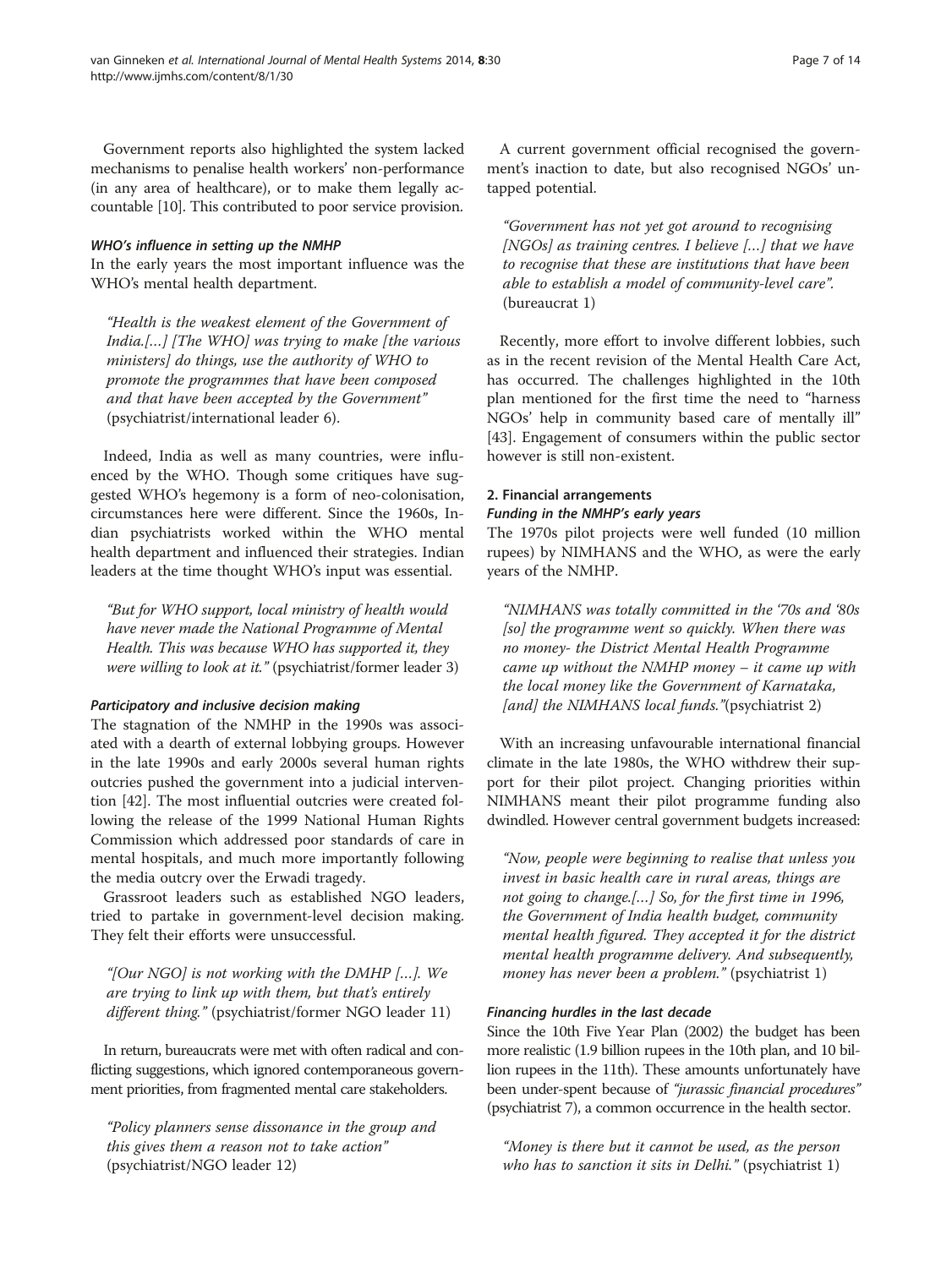Committee reports throughout the 9th, 10th and 11th plans have mentioned that central fund allocation was often consistently reduced by at least half of the estimated amount because of under-spending, and actual expenditure was often even less. For example in 2002– 2003, the first year of the 10th plan, the initial plan was to spend 300 million rupees. Due to previous underspending only 35 million (one tenth of planned spending) was finally allocated. Of this only 900000 rupees (2.5% of allocated spending) was spent [[44](#page-13-0),[45](#page-13-0)]. The early reports tended to blame State governments for underspending because they "failed to forward their proposals without delays"[\[45](#page-13-0)], and "the Department [was] in nonreceipt of complete proposals from State governments and institutions" [\[43](#page-13-0)]. However the Committee reports also recognised and confirmed what policy makers stated, that administrative bottlenecks occurred at central government level which also contributed to inability to access funds. Expenditure on new DMHP plans (such as extending the plan to new districts) was frozen for the first two years of the 10th and 11th plans as the central government had not approved these proposed changes [[45,46\]](#page-13-0). Also decisions on yearly spending were often delayed by holding funding meetings shortly before the end of the financial year [\[34,44](#page-13-0)]. These barriers have never been overcome, and continue to appear in more recent reports on the NMHP [[10,](#page-12-0)[34](#page-13-0)]. No solutions have been suggested apart from one vague statement that the "department needs to take proactive approach to bring States on board" [\[34](#page-13-0)]. These financing issues are to be found across the health sector, not just in mental health [\[34](#page-13-0)].

Fund allocation within States has also been poor. Less than 1% of the total health budget was allocated to the NMHP in the North-Eastern States of India [[44](#page-13-0)]. Across all States, DMHP staff's low and often delayed remuneration has compounded the problem of attracting and retaining specialists.

Financing has also been subject to petty politics. A former bureaucrat mentioned how power games blocked certain applicants:

"Here were unexpected hurdles,[…] we had excellent research proposals, but again, due to obstructionist tactics,[…] most of the research proposals […] were blocked" (psychiatrist 7).

Because of the consequent under-spending of the budget, the NMHP lost credibility with the Planning Commission. Funds were disbursed to other programmes like the National Rural Health Mission (NRHM) in 2005. The 11th plan's funding was submitted to increased bureaucratic hurdles to regularly review performance and spending.

#### 3. Delivery arrangements

Interviewees debated whether the DMHP model was appropriate in terms of its organisation of services and human resources.

#### Organisation of services at PHC level

Certainly in the early years, the NMHP was described by participants and the literature as advanced in its thinking because it was one of the first LMIC mental health programmes. NIMHANS was responsive and proactive when scaling up from primary care to district level was required. It also had positive outcomes for patient detection and symptom reduction [\[26](#page-12-0)].

#### Criticisms of the Bellary (DMHP) model

The Bellary model was intended to extend coverage in the northern part of Karnataka State, and had heavy psychiatric input (psychiatric outreach camps) from NIM-HANS. As a Bellary programme founder explained, this model was utilised after its initial evaluation for a different aim, as a DMHP pilot for national coverage:

"It was very important to recognise that the goal was not that we would be able to reach everyone - universalised coverage; it was increasing coverage – say from 5-10% or nil, to as much as possible. This is a very important thing that needs to be recognised because if we are thinking of universal coverage, then what we were achieving was totally inappropriate." (psychiatrist/ former leader 2)

Because the motivated new NMHP taskforce were keen to start a model, they pushed forward one of the few models in existence in India.

A Bellary programme founder questioned however why, if the model was not designed with national coverage in mind, the NMHP had continued "*picking up the* skeleton" of the same model (psychiatrist 2). The only adaptation was to reduce psychiatric support and PHC doctors' length of training which proved to be detrimental. There was very little questioning of whether overburdened, poorly utilised PHCs within weak health systems [[47\]](#page-13-0) should continue to be the DMHP's main delivery mechanism.

This model was further criticised for its sole focus on medication. Jain and Jadhav [\[48\]](#page-13-0) argued that the pill provided a 'technical fix' that policy makers required to fund and popularise the programme, whilst psychosocial interventions were ignored. A human rights lawyer felt the overmedicalised model was harmful.

"The National Mental Health Programme has very limited imagination. It did not escape the medical paradigm. Whereas mental health needs […] has a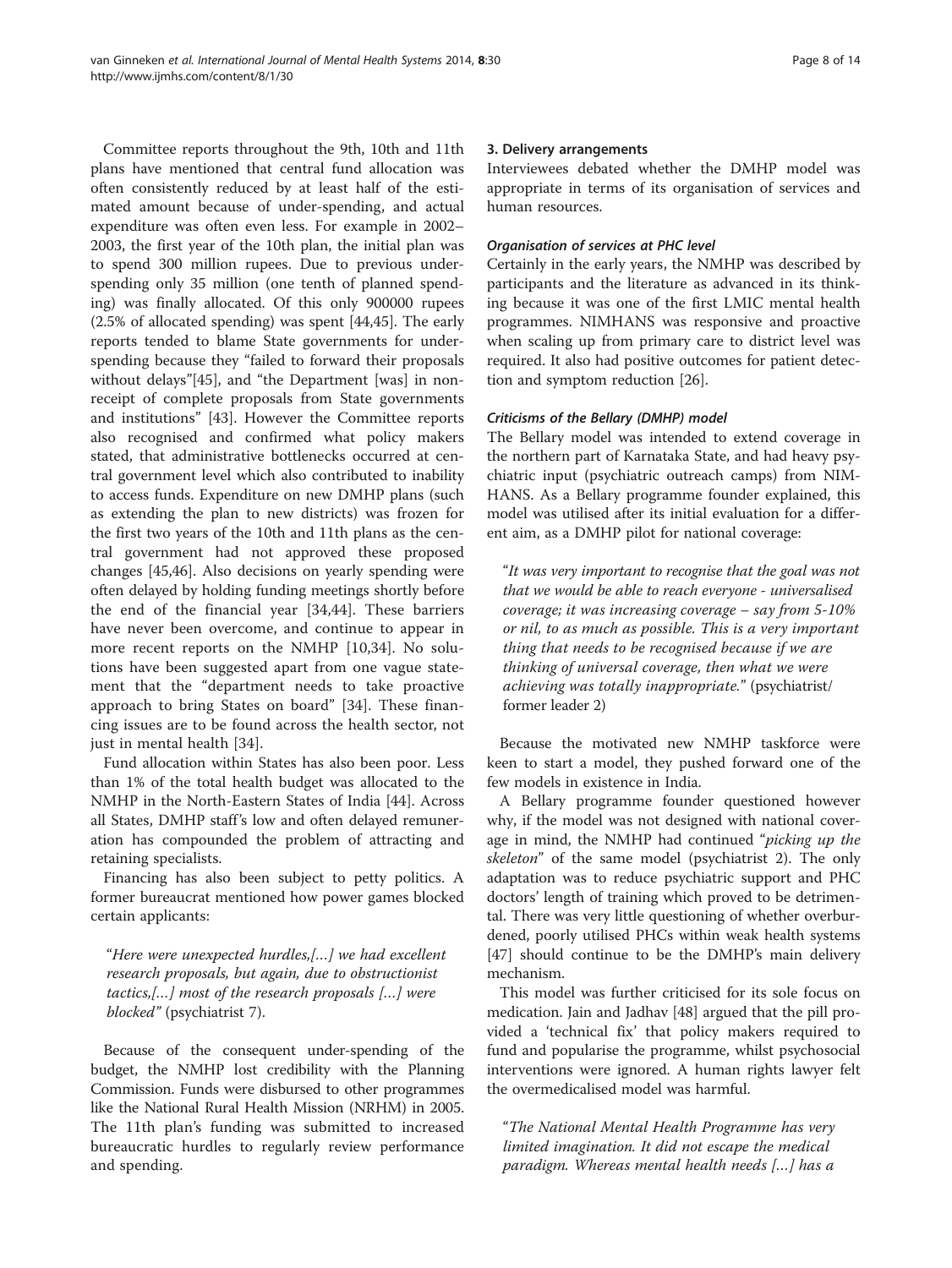much larger range: […] social injustice, […] torturous conditions at work, less than minimum wages, […] precipitators of poor mental health. Instead of addressing those structural questions we believe that we're going to give people psychotropic medication and going to set things right. It's hugely dangerous in a poor country." (lawyer 1)

A senior advisor of the 10th plan defended these decisions as successful cost reduction of psychotropic drugs had made these affordable and cost effective solutions for the government:

"If I had got involved in the other thing [psychosocial interventions], we could not have got involved anywhere; because the bureaucrats want cut and dried, black and white things, you see. They can't appreciate shades of grey." (psychiatrist/former bureaucrat 7)

Though the overmedicalisation critique is valid in essence, there were reasons for the 'technical fix'. Policy makers were not ready to accept wider changes and innovations. In addition, funds were limited and thus minimising costs was important. Furthermore there was a growing international evidence base for antidepressants and antipsychotics (randomised controlled trials, systematic reviews) and treatment algorithms, and very limited evidence for non-pharmacological interventions [\[49\]](#page-13-0).

Hardly any cultural or religious paradigms filtered down to community mental health care [[41](#page-13-0)] and some respondents felt that, hospital and community psychiatric care had remained insufficiently 'Indianised'. The creation of the NMHP was preceded by several decades of controversy over the western versus indigenous medicine debate. At the time the Bellary model was created, few allopathic doctors' supported integrated approaches with other medical traditions, as a recent attempt to train 'integrated doctors' in both medical paradigms had failed [\[50\]](#page-13-0).

## Poorly motivated and trained health workforce

Throughout the NMHP's three decades, building a rural mental health workforce only involved PHC doctors training. Very little was initiated to help psychiatrists adapt to their new supervisory roles.

## a. Primary care doctors

Early pilot project leaders explained the initial challenge in the 1980s was to train a new human resource, the PHC doctors.

"This was a great challenge, […] so, how to train the health worker, what are his responsibilities, can we do it, how to monitor them, what kind of supervision do

they require, […]. Whether it succeeded or not is a different story, and that is the next 20 years' story." (psychiatrist 1)

As suggested by this psychiatrist, their initial package was comprehensive but as the model was scaled up in subsequent years, the reality of health workers' context and qualities soon disrupted this plan. One contributing factor was PHC doctors' large workload.

"I met primary health care doctors and universally they said, that in the existing state, it was an additional burden – it was not doable, although they were trying their best to do it. So, I could make out that the original concept of Bellary was no longer suited." (psychiatrist/former bureaucrat 7)

Retaining doctors in rural areas and their frequent transfers was also a problem [\[51](#page-13-0)]. Furthermore, a bureaucrat explained that PHC doctors' competency reduced since independence, making them more difficult to train, motivate and retain.

"The increase in the number of medical colleges and private medical colleges has meant that the quality of teaching has suffered. […] The result of this is that a very indifferent quality of doctor is coming out of the medical education system. The best amongst these are probably staying in the cities. […] The GP [family physician] in India pre-independence, […] came through a much better education system." (bureaucrat 1)

Despite some international evidence that primary health workers could effectively diagnose and treat mental illnesses [[1](#page-12-0)], in India and elsewhere, PHC doctors only recognised between 20 and 40% of all mental illnesses [\[40,52\]](#page-13-0). The DMHP- and other health sectorplanners ignored recommendations to evaluate primary health workers' impact on patient outcomes [\[49](#page-13-0)].

Respondents suggested PHC doctors were never properly trained.

"Training has been a token gesture for the departments of health to be 'seen to be doing' something." (psychiatrist 14)

The training manuals produced in Bangalore and Delhi were too complex and not properly adapted. The NIMHANS PHC doctors manual, rather than being clearly focussed on the main issues in primary care, synthesised psychiatric and psychology textbooks. They became more complex throughout the editions from 1985 to 2009 [\[53](#page-13-0)-[55\]](#page-13-0). For primary care officers with no or little previous exposure to psychiatry, these increasing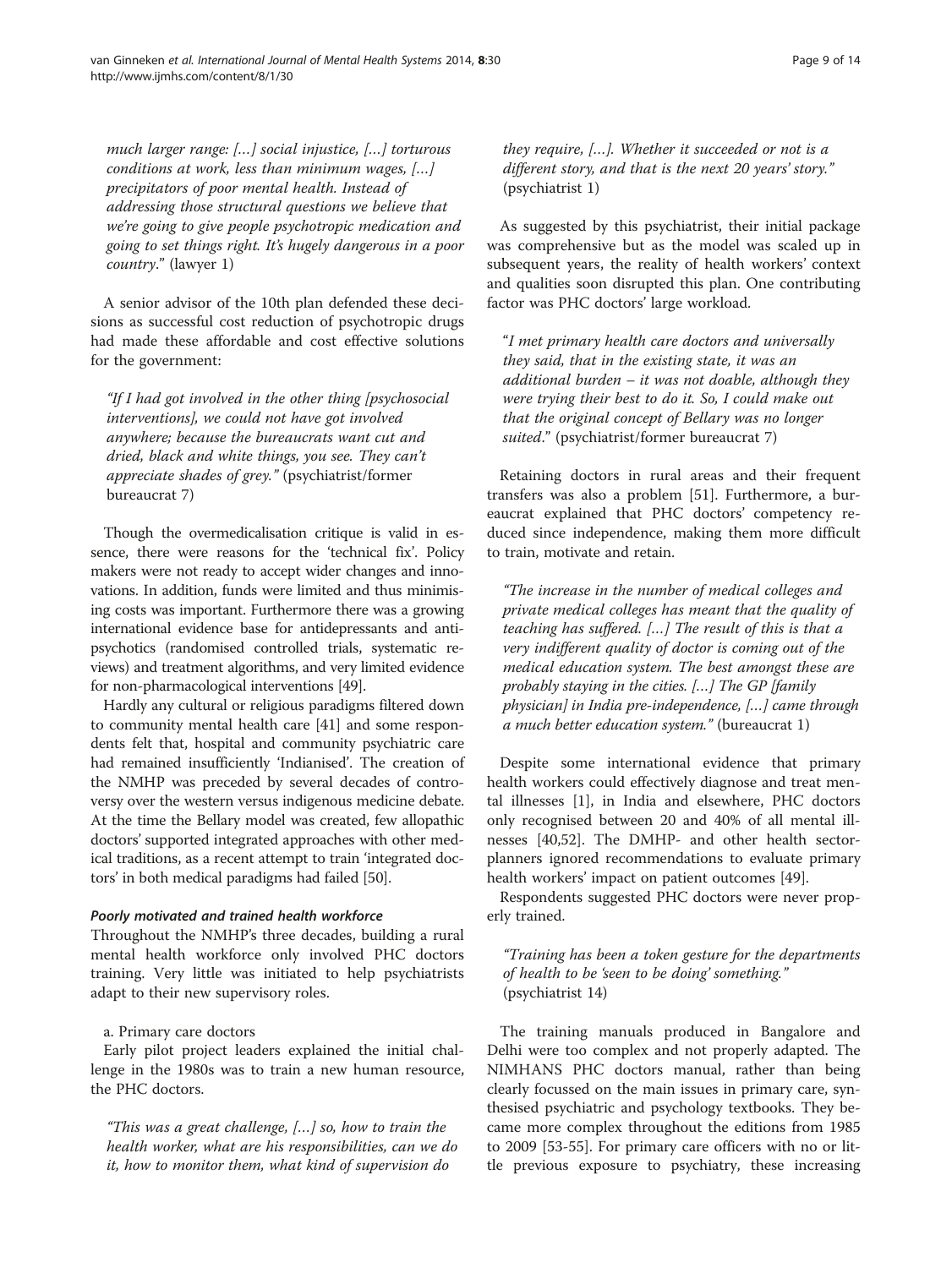details were overwhelming and could not be integrated into their current practice. The same was true of the Delhi manuals [\[56](#page-13-0)]. Furthermore the manuals produced for community health care workers focussed on diagnoses and health worker behaviour, but had no useful information on how to support the family or patient, or the process of referral [[57,58\]](#page-13-0). These manuals were written by specialists at NIMHANS, who did so without evaluation of previous training or consultation with the primary-level health workers.

In addition, the delivery of training was never adequate, and ongoing training reduced over time. In the early years, though initial training was short, there was informal and organised follow-up of PHC doctors by psychiatrists during their outreach activities. In the last decade, only the training component remained, and this continued to be short and didactic (only 15 days in Karnataka for example) or non-existent (in the northern States).

More important than the content of training was the lack of ongoing support to PHC doctors – again a chronically neglected problem.

"As long as continuous support and supervision is not there, they will not perform, or you will not get the outcome." (psychiatrist 1)

A prior leader suggested this support was absent because of supervisors' indifference to mental health which lead to demotivated primary care staff.

"If the health authorities higher up […] do not take [mental health] seriously, they consider it's useless and all that, then the lower staff also loses interest. […] Most of them have been untrained and they consider it just a fashion." (psychiatrist/prior leader 3)

## b. Specialists

Since the NMHP's beginning, there were too few specialists interested in supervisory work. This problem remained unchanged. From 1981, NIMHANS ran several 'Training for Trainers' workshops to train specialists in their new supervisory roles but by 1986 only 63 Indian psychiatrists were trained. By the 1990s this training programme had stopped [[38](#page-13-0)]. Motivating psychiatrists to remain in community programmes was also a challenge. For example, those involved in the NIMHANS primary care pilot project requested to return to NIMHANS jobs after two years' work in the programme (psychiatrist 14).

Specialists' lack of involvement could have been due to their poor remuneration. Many psychiatrists also lost faith in this model because they felt PHC doctors' limited training would be insufficient to provide adequate care. Psychiatrists have been reluctant to associate with other mental health professionals under the same umbrella term of 'specialists' probably because of a strong hierarchical structure within hospital care. A psychiatrist involved in the Mental Health Care Act revision observed:

"We have created a category called mental health professional [which] includes a psychiatrist, a psychologist, a psychiatric nurse and a psychiatric social worker.[…] Now the psychiatrists are extremely angry about it because they see themselves now being equated with the other professionals." (psychiatrist 10)

For example psychiatrists quashed recent attempts by psychologists to lobby for greater prescribing powers and representation in decision-making. Such current tensions between mental health professional groups suggest more groundwork and involving them in decisions may be required before they accept shared responsibilities, for example in supervising primary care workers.

#### **Discussion**

These oral histories and documentary sources have given insight into the achievements, limitations and personal struggles involved since the 1980s in trying to increase mental health coverage in India. The national programme's basic model of delivering community mental health care through district hospitals and PHCs, a model commonly seen in high- and low-income countries, certainly followed the WHO 1975 recommendations of extending mental health services. It also has had similar aims to the currently favoured universal health coverage approach: to improve the quality, funding and equity of care [[6\]](#page-12-0). In an attempt to answer our main question of why the DMHP has not succeeded in achieving its aims, several reasons have emerged. The NMHP was very ambitious in its aims and developed a model, perhaps too fast and too dominated by one major institution, NIM-HANS. Ownership of the programme at central, state and district levels suffered as a consequence. In the early years (late 1970s-early 1980s) very few mental health initiatives existed - the Bellary model was the best available at the time. However, several generations of psychiatrists since then have retained the same vision of the DMHP, and have romanticised the initial model and insufficiently questioned it. This possibly led to less creativity or inspiration from other models (such as NGO models) to adapt the DMHP programme. WHO have summarised the evidence to suggest using a collaborative and integrated model of delivering mental health care through primary care, but the degree to which the DMHP followed this has been doubtful. All the elements the WHO recommended to ensure successful integration have not occurred (adequate specialist and primary care staff, regular supplies of essential psychotropic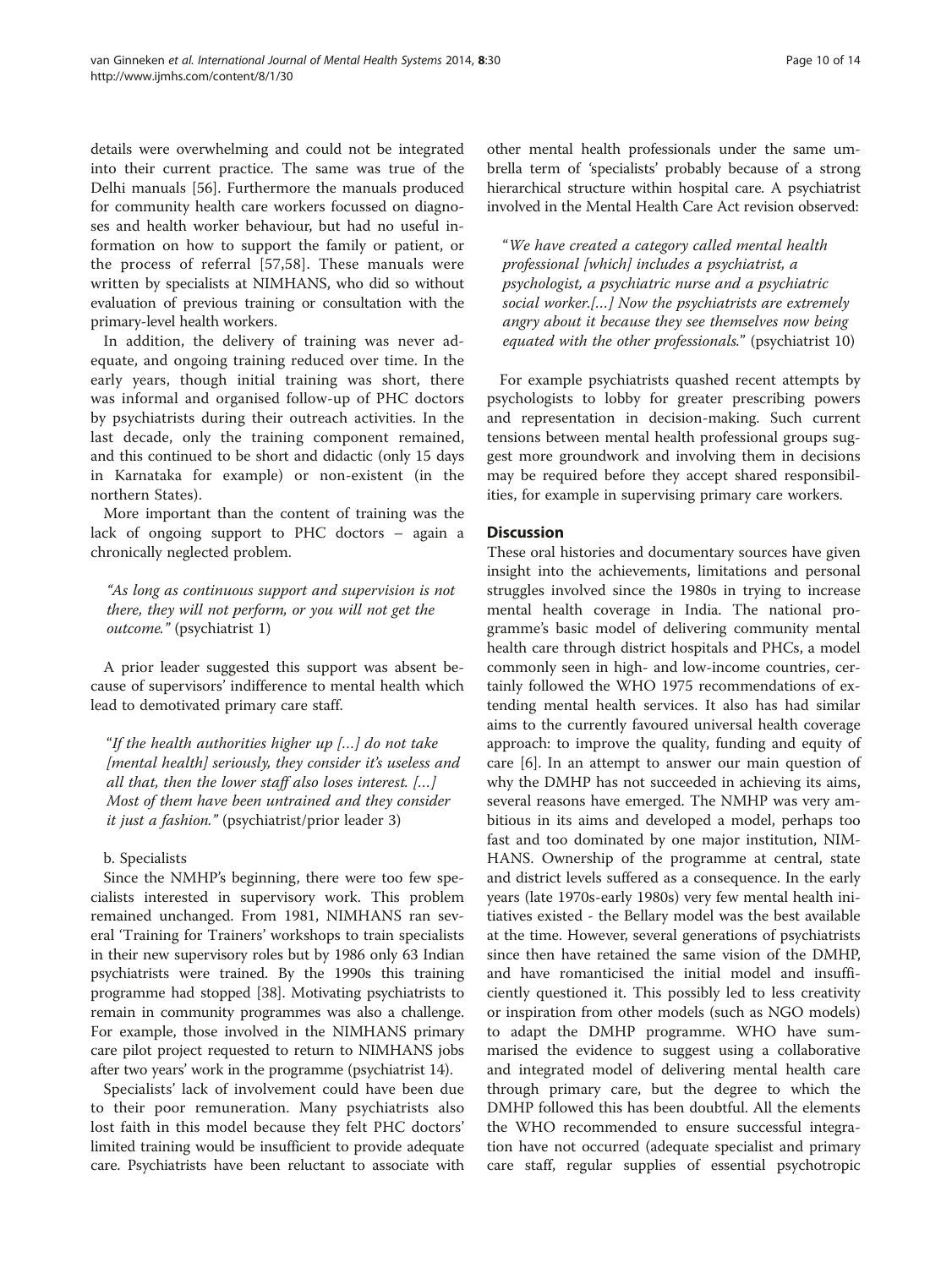drugs, linkages with specialist care services, referral criteria) or even been considered (developing information and communications systems, appropriate links with other community and social services) – these are also common failings in many LMICs [[59](#page-13-0),[60](#page-13-0)].

In addition, integration requires more than education of providers or the addition of services. It demands a "new perspective which engages an orientation towards the unique mental, physical, social and cultural needs of the individual", and involves family and community support [[61\]](#page-13-0). India's NMHP has prioritised mental health literacy of the general population through campaigns but has not re-orientated the primary care provider, either the doctor or the lay health worker, away from a biomedical model to a process of thinking necessary for comprehensive mental and physical care. India may consider remedying this, as have some of its low- and middle- income counterparts, where this re-orientation of health workers is being attempted for example in South Africa (with primary care nurses and health district management) and in Mozambique (with traditional healers) [[61](#page-13-0)-[63\]](#page-13-0).

This study highlighted that the implementation of the model has been poor at several levels, particularly at the human resource level. As a middle-income country, and being the 5th largest economy in the World, India should have sufficient resources to provide sufficient mental health specialists and primary health specialists for at least the basic provision of consultation liaison with primary care [[64\]](#page-13-0). However, not only are too few specialist and non-specialist workforce trained, but they are poorly distributed and favour working in the private sector or moving abroad.

One glaring omission in the discussion about increasing human resources within the DMHP- both in the literature and amongst participants interviewed - is the lack of thought and initiative as to how to incorporate the large private mental health sector in India to overcome the lack of specialists, particularly as public health services in India only cover 20-30% of the population [[23\]](#page-12-0). There is growing concern in both high-income countries (like the USA model) and LMICs (such as the Chilean mental health reforms) whether partnering with the private sector contributes to inequity of care [\[61,65](#page-13-0)]. However given the dearth of manpower in India, the option should be considered. Within the health sector, the National Rural Health Mission and other sectors (TB control programmes, surgical procedures, hospital ventures) have encouraged public private partnership development with successful examples mainly with the notfor-profit private sector (e.g. NGOs). Psychiatry being relatively less technology-intensive has had less private involvement as the business models are less robust, are too regulated or are stigmatised. Several caveats also

exist to incorporating the for-profit or not-for-profit private sectors. Due to the federal system in India, the decision to accept or promote such partnerships is devolved to each individual State. Other caveats include the private sector's motives, incentivisation, and ensuring adequate governance and monitoring arrangements [[66](#page-13-0)].

In addition, primary care workers have received overall ineffective training and insufficient supervision, and no solution has been implemented to get specialists onboard or to ensure a sturdy state- and national- leadership. These weaknesses have been reinforced by poor mechanisms to evaluate the programme and to ensure accountability, which have meant there is no certainty of the quality of care provided or of patient outcomes. These problems are common to many LMICs [\[67](#page-13-0)]. For example in South Africa, despite a decentralisation model which promotes integration of mental health into primary health care, there is a paucity of community-based mental health resources and the same problems of poor identification and treatment of mental disorders by primary care physicians. It also has problems of support, supervision and of providing more than just an emergency reactive service [[68\]](#page-13-0).

However, the above criticism of the NMHP/DMHP's implementation was the result of contextual barriers. The main problem over the years has been to convince policy makers about the public health importance of mental health. Despite the success of some early leaders in lobbying for increased funding for mental health care, the second main hurdle has been the system-wide barriers, the bureaucratic and political hurdles, drug supply issues and the need to strengthen health systems. These required interventions outside the NMHP and were difficult to address by the small group of specialists spearheading the programme. These drawbacks are the case for the whole health sector in India but, programmes which have been successful in overcoming such barriers are those which have had more political and financial support and more structured leadership (such as HIV care and maternal and child health care). Integration of programmes is feasible, and therefore should be achievable for mental health care if the appropriate financing and implementation ingredients are present. For example given the rising burden of non-communicable diseases, more resources could be leveraged for integrated mental health care from the chronic care service delivery platform which is growing in India as it is elsewhere.

## How does this history shed light on current policy recommendations?

In the last three years, a group of experts has been commissioned to advise the government on priorities for the next funding cycle, the 12th Five Year Plan. This reflects a growing political commitment to mental health.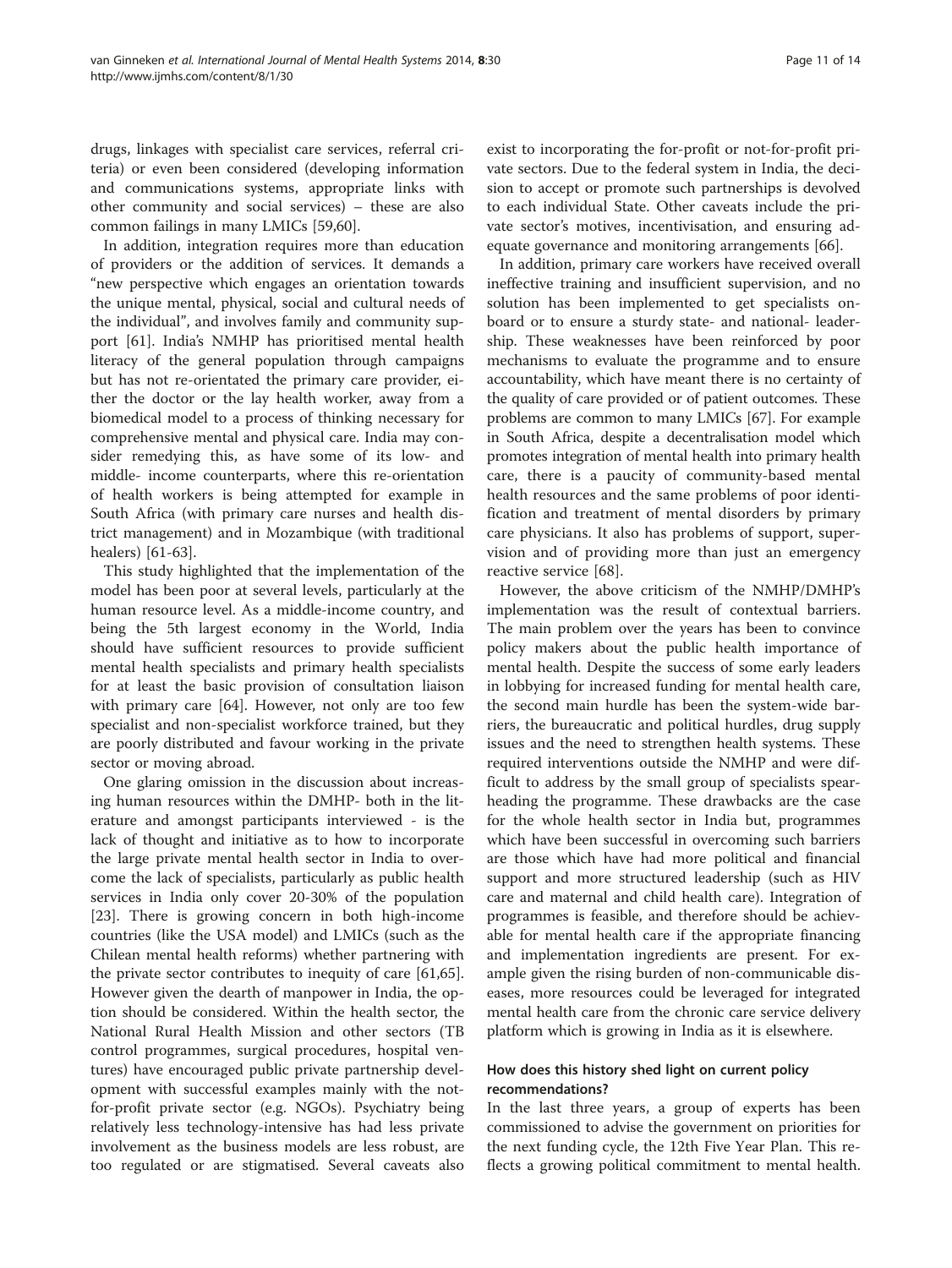The experts conducted intensive investigations into NMHP implementation across India [[69\]](#page-13-0). Their main recommendations feature in Table 3.

Two authors of this paper (VP and SJ) were part of this policy group, but we discuss here to what extent the views of our interviewees correlated with these recommendations. Participants broadly agreed with the recommendations but their experiences over the last 30 years put a different emphasis on priority areas. They highlighted continuity of leadership. The lack of continuity in government officials, not just their lack of technical and managerial skills, meant the same lessons were constantly relearned. We suggest here that the challenge to improving continuity would need to start with sensitising, attracting and retaining specialists to be leaders, managers and supervisors. Our analysis also highlighted common barriers of political and bureaucratic hurdles. Politics and hierarchical power structures could be minimised with safeguards at policy level but also a more democratic and locally accountable system (such

| recommendations                                                                                 |                                                                                                                                                                                                                                                                                                                 |  |  |
|-------------------------------------------------------------------------------------------------|-----------------------------------------------------------------------------------------------------------------------------------------------------------------------------------------------------------------------------------------------------------------------------------------------------------------|--|--|
| Area of recommendation                                                                          | Summary of recommendations*                                                                                                                                                                                                                                                                                     |  |  |
| Programme management                                                                            | Ensure a clear structure for funding,<br>management and coordination of<br>teams at central, state and district<br>levels. Promote intra- and<br>inter-sectoral collaborations.                                                                                                                                 |  |  |
| Community involvement                                                                           | Improve accountability and local<br>ownership of the DMHP. Promote<br>more participation of NGO/private<br>sector.                                                                                                                                                                                              |  |  |
| Technical support                                                                               | Provide an overarching technical<br>support and advisory group (TSAG)<br>for all the States which will provide<br>mentoring to districts to help with<br>implementation difficulties.                                                                                                                           |  |  |
| Revitalising human resources:                                                                   | Provide technical and quality inputs<br>to increase the number of specialist<br>resources (through relaxing<br>educational requirements). Introduce<br>a new cadre, a community mental<br>health worker to identify, treat,<br>provide basic counselling, and help<br>access social benefits. Improve training. |  |  |
| Ensure quality of care is provided                                                              | Improve systems for monitoring,<br>evaluation, operational research, a<br>mental health information system,<br>adequate supply of medicines,<br>continuity of care in the community,<br>user/carer involvement in decision<br>making.                                                                           |  |  |
| Incorporate life skills education<br>and improve current preventative<br>and promotive services | Create collaborations with other<br>concerned departments (such as<br>education).                                                                                                                                                                                                                               |  |  |
| Extend services to urban areas                                                                  | Include the provision of a<br>community mental health worker.                                                                                                                                                                                                                                                   |  |  |

Table 3 Mental Health Policy Group key

\*Based on recommendations provided in reference [\[69](#page-13-0)].

as through the Panchayati Raj as is done in the Southern and North-Eastern States).

PHC doctors are currently overburdened (as are many other government primary care employees). Interviewees did not agree whether a new cadre of community worker might be required to deliver mental health care. The nature of this new cadre is also debatable. The mental health policy group's suggestion to add two community mental health workers to each existing PHC team seems to be potentially unrealistic given human resource shortages. The post of chronic disease worker (a social worker or a lay health worker) who coordinated, counselled and provided psychosocial support for all chronic diseases, might be more sustainable in light of the growing non-communicable disease burden and would be better integrated in primary care, rather than setting up an exceptional service for mental health care [[70\]](#page-13-0).

Interviewees identified the importance of the quality of health providers (PHC workers and specialists), their motivation and competence. Suggestions for improving PHC workers' competence included changing training to being skills- and problem-based and having more supervision, ongoing training and monitoring. This would be subject to sufficient mental health professionals joining the DMHP. This major specialist manpower caveat may be resolved by better incentives increasing their confidence in the programme and belief in integrated care, and improvements in supervision. These ideas have also been voiced by government reports [[34\]](#page-13-0) but they are still to be implemented and will require strong leadership to make them happen.

## Conclusion

At this important juncture in time, as the 12th Five Year Plan is in preparation, the history of the last 30 years cautions policymakers about the visible poor investment in programme implementation and innovation, which has led to stagnation and reinventing the wheel. The reasons for not achieving adequate implementation are not necessarily failures that could have been entirely avoided. The mindset at the time (such as professional conflicts), and external hurdles influencing the NMHP (such as political neglect, funding problems, patronage) were important barriers which could not be controlled by NMHP advocates or leaders. These factors cannot be changed by adjusting the model as much as by encouraging important stakeholders (central and state governments) for acceptance, financing and technical support for the elements that would make the integration of the DMHP into primary care successful. Amongst the most important elements, programme leadership needs rethinking to have better continuity and to ensure better management at district, state and national levels. This would necessitate more commitment and collaboration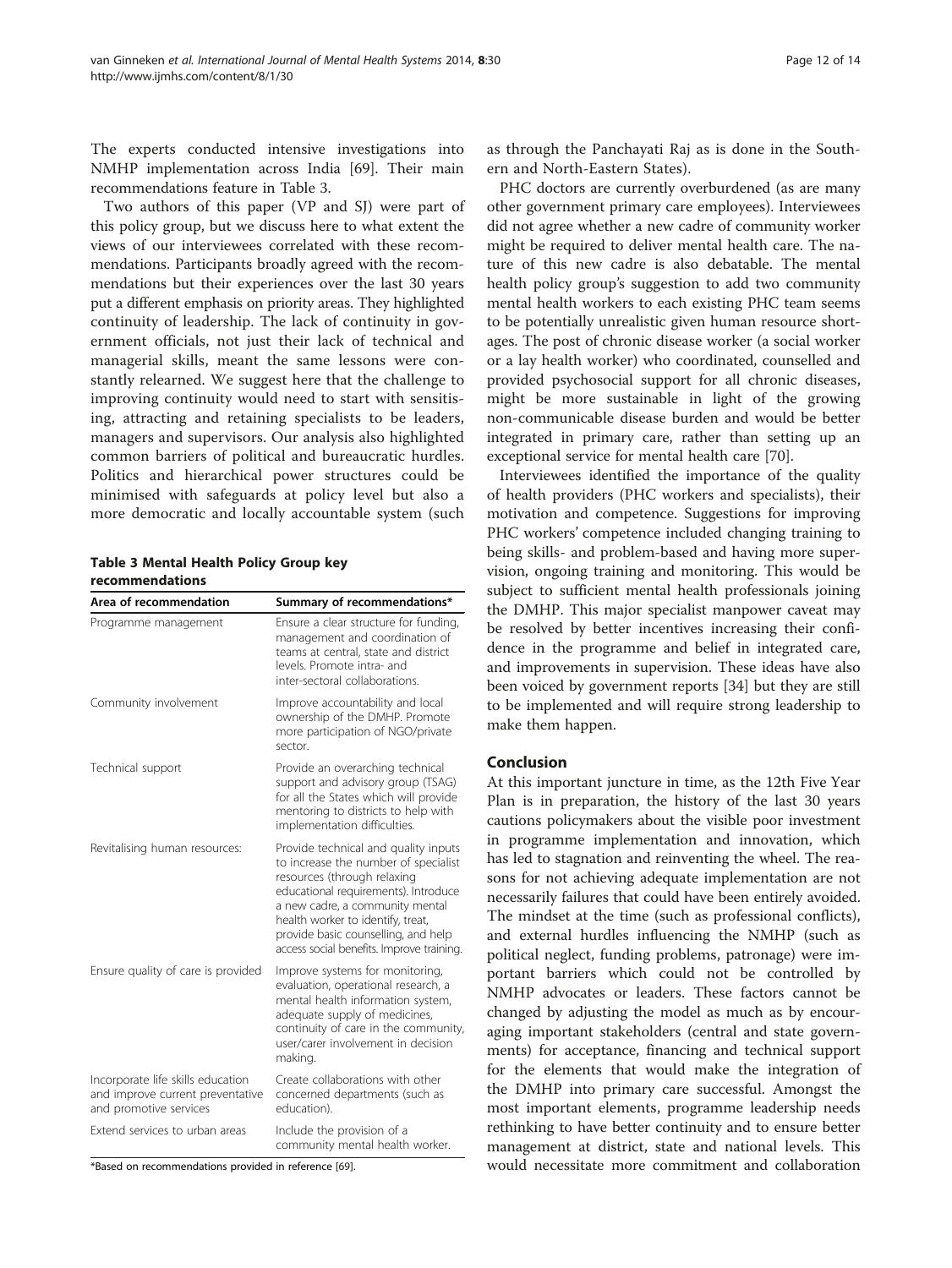<span id="page-12-0"></span>between the ministry of health, primary health programmes and mental health professionals.

Given the growing interest in primary mental health care within India and globally, lessons learned from prior policy and programme challenges, which are often similar to those in other LMICs, should play a stronger role in informing current policy.

#### Abbreviations

DMHP: District Mental Health Programme; GP: General practitioner; HIV: Human immunodeficiency virus; LMICs: Low- and middle-income countries; NGO: Non-governmental organisation; NIMHANS: National institute for mental health and neurosciences; NMHP: National Mental Health Programme; NRHM: National Rural Health Mission; PHC: Primary health centre; PHWs: Primary health workers; WHO: World Health Organisation.

#### Competing interests

VP and SJ are members of the Mental Health Policy Group which has provided recommendations to the Central Government of India recommendations on restructuring the DMHP for the 12th Five Year Plan.

#### Authors' contributions

NvG conceived of the study, participated in its design and coordination, carried out the interviews and drafted the manuscript. VB guided NvG in the conception and design of the study, and supervised her work. VP also helped with conception of the study and helped choose relevant participants for the study. VB, SJ and VP provided guidance on analysis and interpretation of the material. All authors read and approved the final manuscript.

#### Acknowledgements

This work was supported by the Wellcome Trust [090352]. The Wellcome Trust have had no input in the design, the collection, analysis, and interpretation of data; in the writing of the manuscript; and in the decision to submit the manuscript for publication. Our deepest gratitude goes to all participants whom we interviewed and consulted for this study.

#### Author details

<sup>1</sup>Centre for Global Mental Health, London School of Hygiene and Tropical Medicine, and Sangath, LSHTM, Keppel Street, London WC1E7HT, UK. <sup>2</sup>Sangath, Porvorim, Goa, India. <sup>3</sup>National Institute for Mental Health and NeuroSciences, Bangalore, India. <sup>4</sup>Centre for History in Public Health, London School of Hygiene and Tropical Medicine, London, UK.

#### Received: 15 March 2014 Accepted: 10 July 2014 Published: 16 July 2014

#### References

- Patel V, Thornicroft G: Packages of care for mental, neurological, and substance use disorders in low- and middle-income countries. PLoS Med 2009, 6:e1000160.
- 2. WHO: Scaling Up Care For Mental, Neurological, And Substance Use Disorders. mhgap. Geneva: World Health Organisation; 2008.
- 3. Saxena S, Thornicroft G, Knapp M, Whiteford H: Resources for mental health: scarcity, inequity, and inefficiency. Lancet 2007, 370:878–889.
- 4. Kakuma R, Minas H, van Ginneken N, Dal Poz MR, Desiraju K, Morris JE, Saxena S, Scheffler RM: Human resources for mental health care: current situation and strategies for action. Lancet 2011, 378:1654–1663.
- 5. van Ginneken N, Tharyan P, Lewin S, Rao G, Meera S, Pian J, Chandrashekar S, Patel V: Non-specialist health worker interventions for the care of mental, neurological and substance-abuse disorders in low- and middle-income countries. Cochrane Database Syst Rev 2013, Issue 5. Art. No.: CD009149. DOI: 009110.001002/14651858.CD14009149.
- Sengupta A: Universal healthcare in India. Making it public, making it a reality. Occasional paper No. 19. In Municipal Services Project Occasional Paper series. Edited by McDonald DA, Ruiters G. Canada: International Development Research Centre; 2013:26.
- 7. Eaton J, McCay L, Semrau M, Chatterjee S, Baingana F, Araya R, Ntulo C, Thornicroft G, Saxena S: Scale up of services for mental health in low-income and middle-income countries. Lancet 2011, 378:1592-1603.
- 8. Goel DS: Why mental health services in low- and middle-income countries are under- resourced, under-performing: An Indian perspective. Nat Med J India 2011, 24:22–25.
- 9. India country profile. [http://apps.who.int/gho/data/node.country.country-IND.](http://apps.who.int/gho/data/node.country.country-IND)
- 10. GOI: Regional workshops on National Mental Health Programme A report. 2011–2012. Government of India: Ministry of Health and Family Welfare; 2011:97.
- 11. Berridge V: 'Hidden from history'? Oral history and the history of health policy. Oral Hist 2010, 38:91–100.
- 12. Mold A, Berridge V: Voluntary Action And Illegal Drugs: Health And Society In Britain Since The 1960s. Basingstoke: Palgrave Macmillan; 2010.
- 13. Green J, Thorogood N: Qualitative methods for health research. London: Sage; 2004.
- 14. Lavis JN, Ross SE, Hurley JE, Hohenadel JM, Stoddart GL, Woodward CA, Abelson J: Examining the role of health services research in public policymaking. Milbank Q 2002, 80:125–154.
- 15. Lewin S, Lavis JN, Oxman AD, Bastias G, Chopra M, Ciapponi A, Flottorp S, Marti SG, Pantoja T, Rada G, Souza N, Treweek S, Wiysonge C, Haines A: Supporting the delivery of cost-effective interventions in primary health-care systems in low-income and middle-income countries: an overview of systematic reviews. Lancet 2008, 372:928–939.
- 16. Isaac MK: National Mental Health Programme: Time for reappraisal. In Themes And Issues In Contemporary Indian Psychiatry. Edited by Kulhara P. New Delhi: Indian Psychiatric Society; 2011.
- 17. Murthy RS: Mental health initiatives in India (1947-2010). Natl Med J India 2011, 24:26–35.
- 18. Murthy P, Jain S: Diagnosis And Treatment Approaches At The Asylum In Bangalore. In Restoring Mental Health In India Pluralistic Therapies And Concepts. Edited by Sebastia B. Delhi: Oxford University Press; 2009:213–233.
- 19. History of Community Health and Public Health. [\[http://www.communityhealth.](http://www.communityhealth.in/~commun26/wiki/index.php?title=Portal:_History_of_community_health_and_public_health) [in/~commun26/wiki/index.php?title=Portal:\\_History\\_of\\_community\\_health\\_and\\_](http://www.communityhealth.in/~commun26/wiki/index.php?title=Portal:_History_of_community_health_and_public_health) [public\\_health\]](http://www.communityhealth.in/~commun26/wiki/index.php?title=Portal:_History_of_community_health_and_public_health)
- 20. Ganju V: The mental health system in India. History, current system, and prospects. Int J Law Psychiatry 2000, 23:393-402.
- 21. Bhore J: Bhore committee report. Delhi: Government of India; 1946.
- 22. Menon MS: Mental Health In Independent India: The Early Years. In Mental Health: An Indian Perspective 1946–2003. Edited by Agarwal SP, Goel DS, Ichhpujani RL. New Delhi: Elsevier; 2005:25–36.
- 23. Bhatia K: Development of The Public Health Services In India. In People's Health in People's Hands: Indian Experiences In Decentralized Health Care, A Model For Health In Panchayati Raj. Edited by Antia NH, Bhatia K. Bombay: Foundation for Research in Community Health; 1993a:1–15.
- 24. WHO: Organisation of Mental Health Services in the Health Services in the Developing Countries. Geneva: World Health Organisation; 1975.
- 25. NMHP: National Mental Health Programme for India. Progress report 1982–88. Bangalore: National Institute of Mental Health and Neuro Sciences; 1988.
- 26. Isaac MK: District Mental Health Programme at Bellary. Community mental health news. Bangalore: NIMHANS, ICMR Centre for Advanced Research on Community Mental Health; 1988. 11 and 12: 1–16.
- 27. Wig NN, Awasthi A: Origin and Growth of General Hospital Psychiatry. In Mental health: An Indian perspective 1946–2003. Edited by Agarwal SP. New Delhi: Elsevier; 2005:101–107.
- 28. Mukhopadhyay A: Health Policy. In Report of the Independent Commission on Health in India. Edited by Mukhopadhyay A. New Delhi: Voluntary Health Association of India; 1997:35–44.
- 29. Patel V, Thara R: The role of NGOs in mental health care. In Meeting The Mental Health Needs Of Developing Countries NGO Innovations In India. Edited by Patel V, Thara R. New Delhi: Sage; 2003:1–19.
- 30. NHRC: Quality Assurance In Mental Health. New Delhi: National Human Rights Commission; 1999.
- 31. Goel DS: Mental health 2003: The Indian scene. In Mental health: An Indian perspective 1946–2003. Edited by Agarwal SP, Goel DS, Ichhpujani RL. New Delhi: Elsevier; 2005:3–24.
- 32. Murthy RS: Mental health programme in the 11th Five Year Plan. Indian J Med Res 2007, 125:707–711.
- 33. Giridhar G, Satia JK, Subramanian A: Policy Studies In Health And Population - A Review. In Public Policy And Policy Analysis In India. Edited